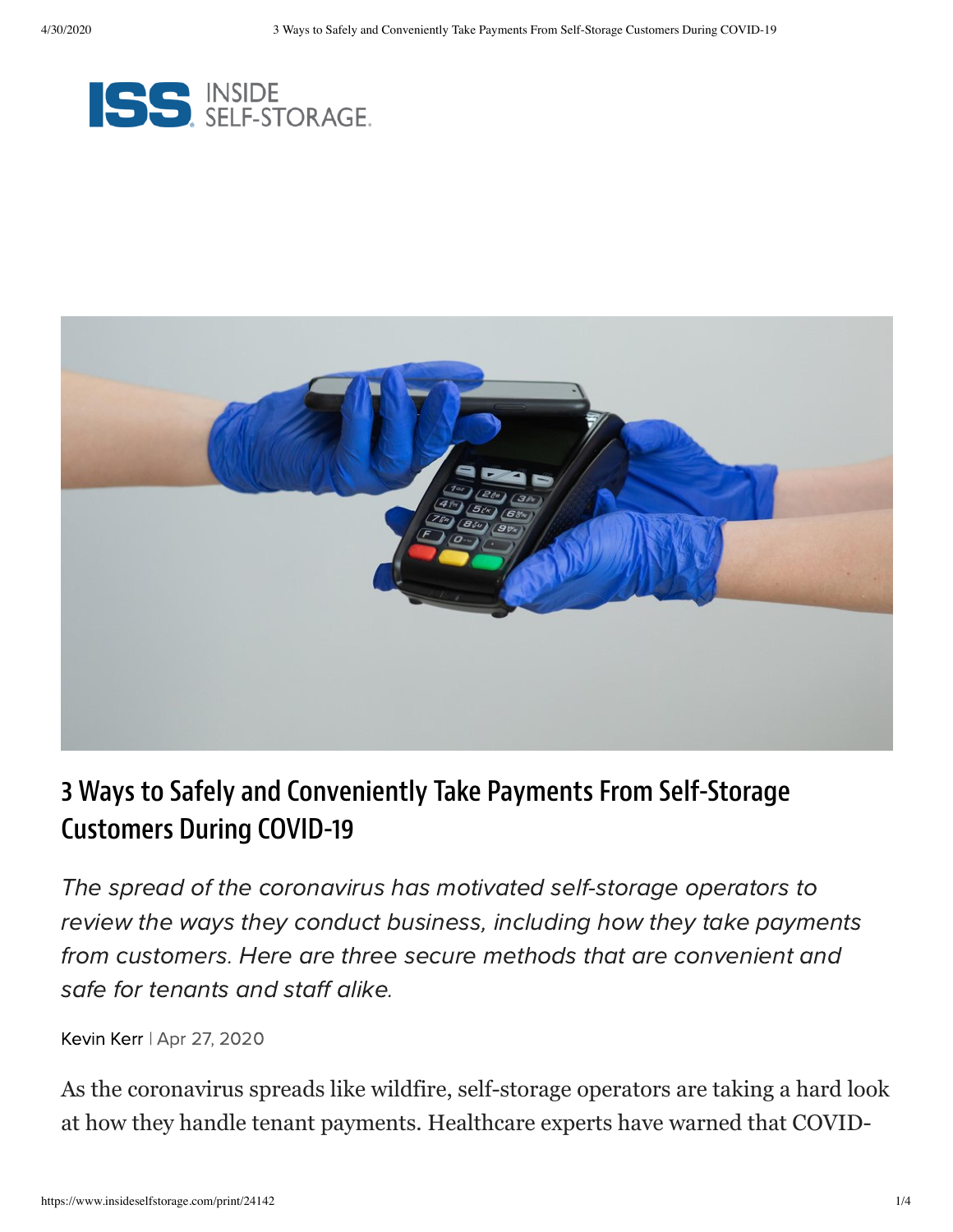19 can live on surfaces, such as doorknobs and handrails, for anywhere from three hours to three days, depending on the circumstances.

Everyone knows cash collects and spreads germs, but credit and debit cards may not be much safer under current circumstances. In fact, those cards carry more types of bacteria than traditional paper currency, according to a study by creditcards.com.

The key to minimizing exposure for self-storage managers and customers and limiting the spread of infection is to take extra caution with payment methods. Fortunately, there are three that are not only secure and convenient for staff and tenants, they'll help keep everyone safer and healthier during this time of crisis.

## NCF Payments

Near-field communication (NFC), contactless payment technology has been readily available and growing in self-storage since the EMV (Europay, MasterCard and Visa) liability shift to chip cards back in 2015. It allows customers to pay by simply "tapping" their card within close proximity of a compatible payment terminal. This also opens the door to paying with NFC-enabled devices, such as cellphones and tablets, using digital wallets like Google Pay and Apple Pay.

With the limited physical interaction involved, the application of NCF technology during this pandemic is obvious. In addition, NFC payments are faster and more secure than PIN and chip cards.

# Virtual Terminals

As a self-storage operator, you might also opt to use a virtual terminal in lieu of any onsite card reader. This is essentially a Web-based application that allows you to enter a tenant's credit card details manually over the Internet. An excellent resource for any business with limited counterspace, this technology is great for accepting phone or in-person payments. Transactions are completed through a gateway that uses tokenization or data encryption to secure the tenant's payment information. If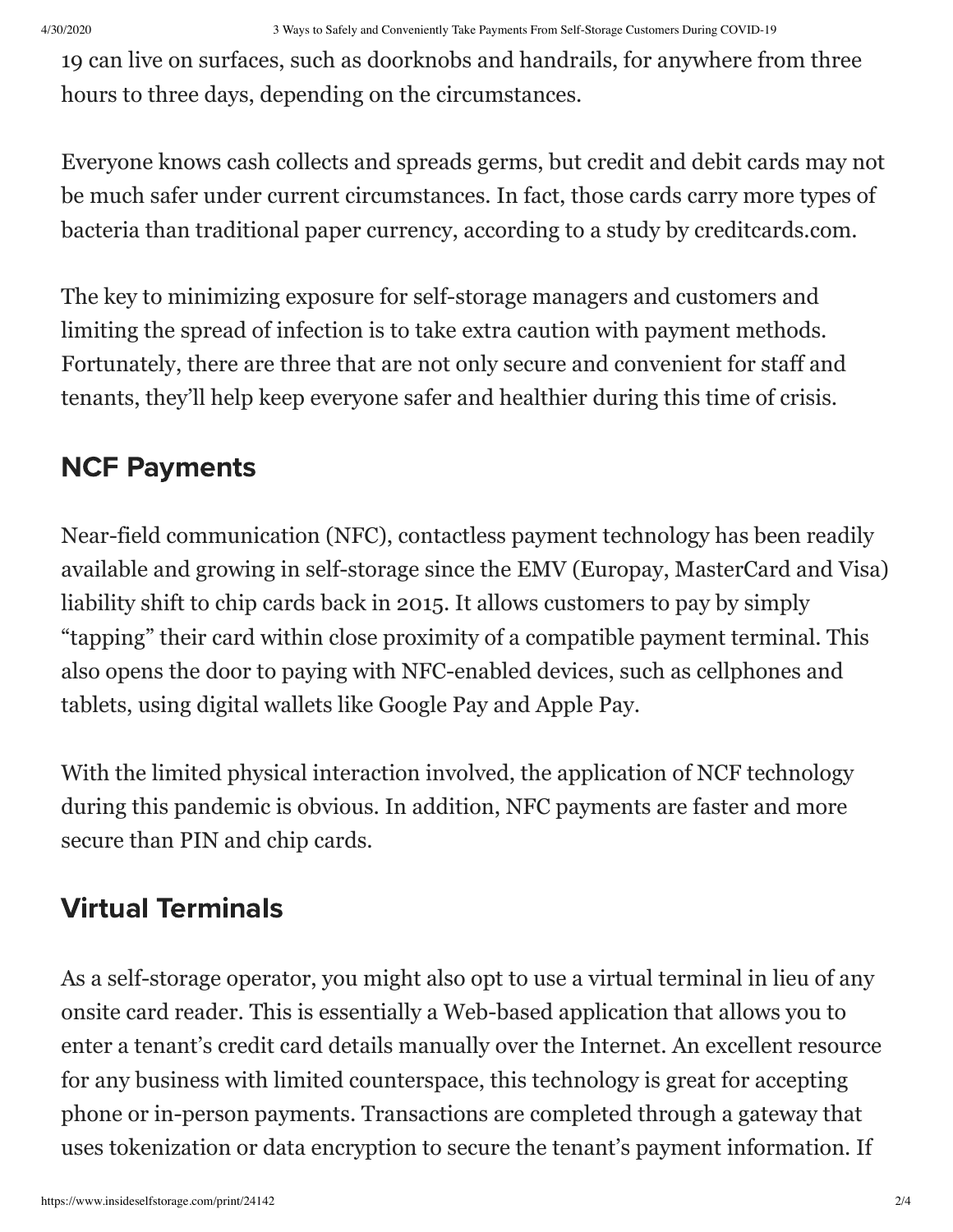you've closed the storefront to your self-storage business but still want to accept payments securely while maintaining payment card industry (PCI) compliance, virtual terminals are a great option.

#### Automatic Payments

Automated, recurring payments may not be revolutionary, but the idea behind them couldn't be more important—securing a steady income flow while limiting person-toperson interaction. This is beneficial to your self-storage operation and tenants in a time when social distancing and staying in place are encouraged. With automatic payments, customers don't have to worry about piling bills, accruing late fees or exposing themselves to infection.

A well-crafted e-mail generated by your management software may be enough of a nudge for tenants to rethink their position on autopayments, if they've previously declined to sign up for them. You might even consider offering a small incentive, such as a discount, to those who sign up. With many storage operators choosing to waive late fees during this crisis, the profit loss from a discount is lessened when pitted against the cost of a waived late fee. The flexibility of these payments allows customers to opt in online, over the phone or in person.

#### Ongoing Value for Operators

Whichever payment methods you decide to accept during this difficult time, it's more important than ever to embrace the technology available to benefit your business and customers. While the safety gains are obvious, modernizing payment acceptance will continue to be a valuable asset into the future, since it helps lower operational costs and reflects a high standard of business management.

*Kevin Kerr is the marketing manager for Storage Commander Software, a Temecula, Calif.-based supplier of cloud-based management software and pay merchant services for self-storage operations. To reach him, e-mail [kevin@storagecommander.com](mailto:kevin@storagecommander.com) ; visit [www.storagecommander.com](http://www.storagecommander.com/) .*